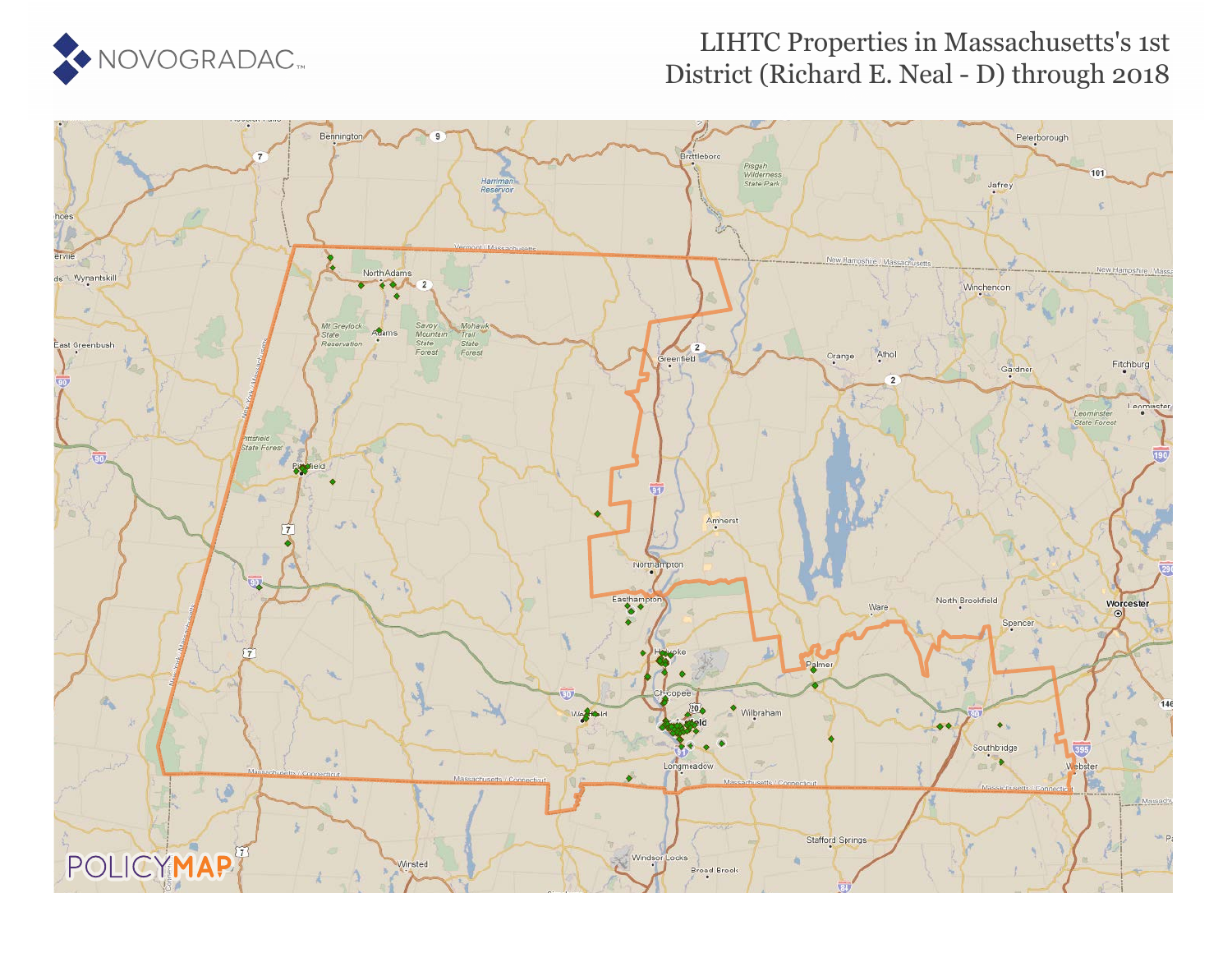| <b>Project Name</b>                           | <b>Address</b>                                 | City            | <b>State</b> | <b>Zip Code</b> | Nonprofit<br><b>Sponsor</b> | <b>Allocation</b><br><b>Year</b> | <b>Annual</b><br><b>Allocated</b><br><b>Amount</b> | <b>Year Placed</b><br>in Service | <b>Construction Type</b>  | <b>Total</b><br><b>Units</b> | Low<br><b>Income</b><br><b>Units</b> | <b>Rent or</b><br>Income<br><b>Ceiling</b> | Tax-<br><b>Credit</b><br><b>Exempt</b><br>Percentage<br><b>Bond</b> | <b>HUD Multi-</b><br>Family<br><b>Financing/Rental</b><br><b>Assistance</b> |
|-----------------------------------------------|------------------------------------------------|-----------------|--------------|-----------------|-----------------------------|----------------------------------|----------------------------------------------------|----------------------------------|---------------------------|------------------------------|--------------------------------------|--------------------------------------------|---------------------------------------------------------------------|-----------------------------------------------------------------------------|
| <b>CHAPIN SCHOOL</b><br><b>VETERANS</b>       | <b>40 MEADOW</b><br><b>STREET</b>              | <b>CHICOPEE</b> | MA           | 1013            | No                          | 2015                             | \$736,800                                          | 2015                             | <b>New Construction</b>   | 43                           | 43                                   | 60% AMGI                                   | 70 % present<br>value                                               | $\mathbf{N}\mathbf{o}$                                                      |
| QUAD ANGLE                                    | 120-130 BYERS<br>STREET                        | SPRINGFIELD     | MA           | 1105            | Yes                         | 2015                             | \$398,986                                          | 2016                             | Acquisition and Rehab 0   |                              | $\bf{0}$                             | 60% AMGI                                   | $30\,\%$ present $\,$ Yes value                                     | $\mathbf{N}\mathbf{o}$                                                      |
| <b>HIGHLAND WOODS</b>                         | 140 CHURCH<br><b>STREET</b>                    | WILLIAMSTOWN MA |              | 1267            | Yes                         | 2016                             | \$640,924                                          | 2016                             | <b>New Construction</b>   | 40                           | 40                                   | 60% AMGI                                   | 70 % present<br>value                                               | $\mathbf{N}\mathbf{o}$                                                      |
| MEMORIAL SQUARE                               | 2295 MAIN<br><b>STREET</b>                     | SPRINGFIELD     | MA           | 1107            | Yes                         | 2017                             | \$739,215                                          | 2017                             | Acquisition and Rehab 56  |                              | 56                                   | 60% AMGI                                   | 70 % present<br>value                                               | $\mathbf{N}\mathbf{o}$                                                      |
| <b>AGAWAM VETERANS</b>                        | <b>702 SOUTH</b><br>WESTFIELD<br><b>STREET</b> | <b>AGAWAM</b>   | MA           | 1030            | Yes                         | 2017                             | \$679,919                                          | 2017                             | Acquisition and Rehab 51  |                              | 51                                   | 60% AMGI                                   | 70 % present<br>value                                               | $\rm \bf No$                                                                |
| BC PALMER GREEN                               | 1 BEACON<br><b>DRIVE</b>                       | <b>PALMER</b>   | MA           | 1069            | No                          | 2018                             | \$568,999                                          | 2017                             | Acquisition and Rehab 200 |                              | 200                                  | 60% AMGI                                   | 30 % present<br>value                                               | $\mathbf{N}\mathbf{o}$                                                      |
| <b>BH EHT</b>                                 | <b>55-57 KENYON</b><br><b>STREET</b>           | SPRINGFIELD     | MA           | 1109            | Yes                         | 2018                             | \$769,880                                          | 2017                             | Acquisition and Rehab 124 |                              | 124                                  | 60% AMGI                                   | 70 % present<br>value                                               | $\mathbf{N}\mathbf{o}$                                                      |
| <b>KENDALL</b><br><b>APARTMENTS</b>           | $2$ SPRINGFIELD CHICOPEE<br><b>STREET</b>      |                 | MA           | 1013            | Yes                         | 2018                             | \$541,157                                          | 2017                             | Acquisition and Rehab 39  |                              | 39                                   | 60% AMGI                                   | 70 % present<br>value                                               | $\mathbf{N}\mathbf{o}$                                                      |
| <b>CENTRAL ANNEX</b>                          | 99 SECOND ST PITTSFIELD                        |                 | MA           | 1201            |                             | Insufficient<br>Data             | $\$0$                                              | Insufficient<br>Data             | Not Indicated             | 100                          | $\bf{0}$                             |                                            | Not<br>Indicated                                                    |                                                                             |
| <b>CROSS TOWN</b><br>CORNERS                  | 116 HANCOCK<br>ST                              | SPRINGFIELD     | MA           | 1109            |                             | 2012                             | \$0                                                | Insufficient<br>Data             | Not Indicated             | 47                           | $\bf{0}$                             |                                            | Not<br>Indicated                                                    |                                                                             |
| HUNTER PLACE APTS HUNTER PL                   |                                                | SPRINGFIELD     | MA           |                 |                             | 2013                             | \$0                                                | Insufficient<br>Data             | Not Indicated             | 80                           | $\bf{0}$                             |                                            | Not<br>Indicated                                                    |                                                                             |
| PRI HERITAGE GREEN 16 HERITAGE<br>${\rm LLC}$ | <b>GREEN DR</b>                                | <b>FISKDALE</b> | MA           | 1518            |                             | Insufficient<br>Data             | $\$0$                                              | Insufficient<br>Data             | Not Indicated             | 130                          | $\bf{0}$                             |                                            | Not<br>Indicated                                                    |                                                                             |
| THE KENWYN                                    | 415 BELMONT<br>AVE                             | SPRINGFIELD     | MA           | 1108            |                             | Insufficient<br>Data             | $\$0$                                              | Insufficient<br>Data             | Not Indicated             | 23                           | $\bf{0}$                             |                                            | Not<br>Indicated                                                    |                                                                             |

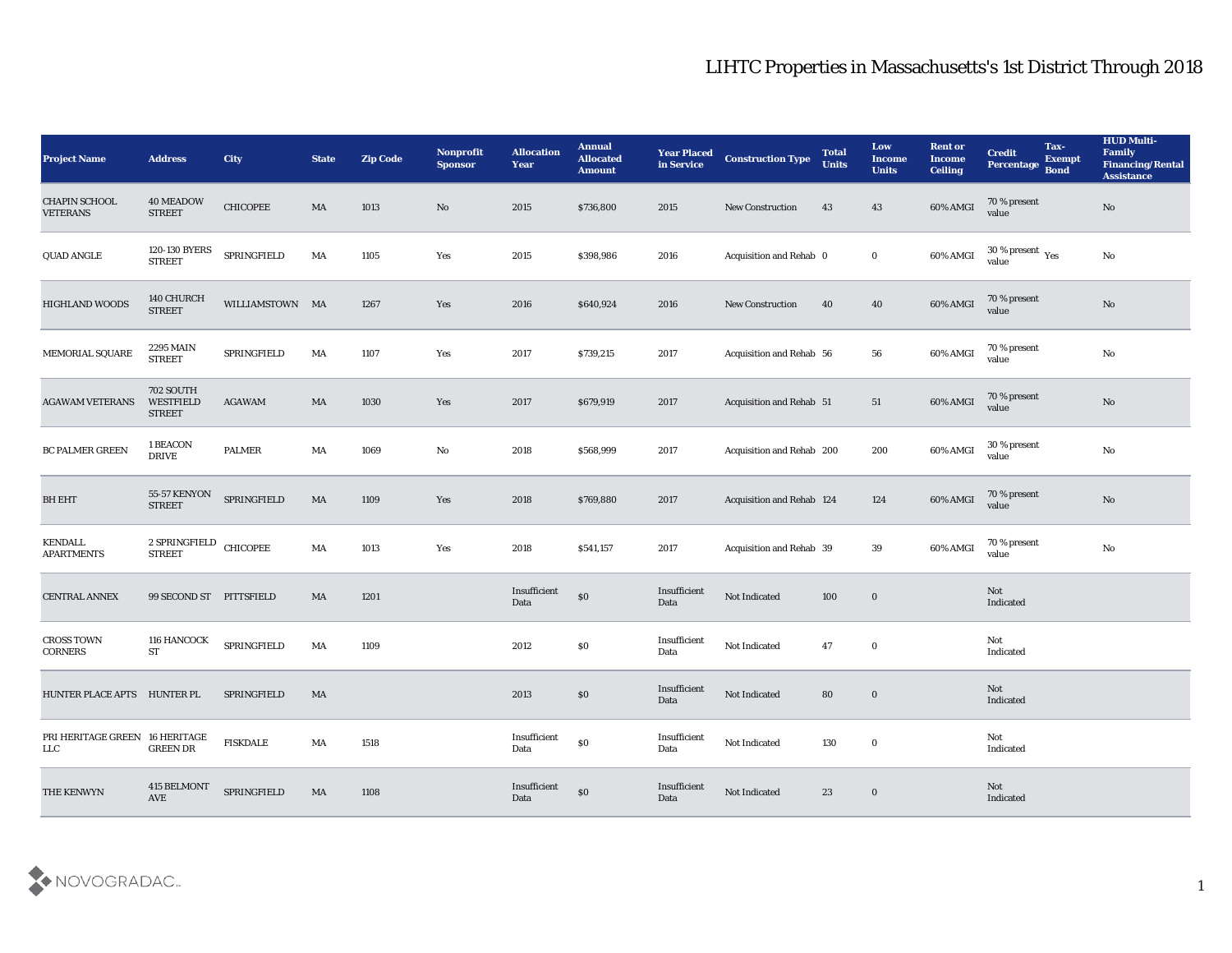| <b>Project Name</b>                     | <b>Address</b>                                           | <b>City</b>     | <b>State</b>           | <b>Zip Code</b> | Nonprofit<br><b>Sponsor</b> | <b>Allocation</b><br><b>Year</b>         | <b>Annual</b><br><b>Allocated</b><br><b>Amount</b> | <b>Year Placed</b><br>in Service | <b>Construction Type</b>  | <b>Total</b><br><b>Units</b> | Low<br>Income<br><b>Units</b> | <b>Rent or</b><br><b>Income</b><br><b>Ceiling</b> | <b>Credit</b><br>Percentage             | Tax-<br><b>Exempt</b><br><b>Bond</b> | <b>HUD Multi-</b><br>Family<br><b>Financing/Rental</b><br><b>Assistance</b> |
|-----------------------------------------|----------------------------------------------------------|-----------------|------------------------|-----------------|-----------------------------|------------------------------------------|----------------------------------------------------|----------------------------------|---------------------------|------------------------------|-------------------------------|---------------------------------------------------|-----------------------------------------|--------------------------------------|-----------------------------------------------------------------------------|
| <b>HOLYOKE FARMS</b>                    | 91 FARNUM DR HOLYOKE                                     |                 | MA                     | 1040            | No                          | 1999                                     | $\$0$                                              | 2000                             | Acquisition and Rehab 225 |                              | 187                           | 60% AMGI                                          | $30\,\%$ present $\,$ Yes value         |                                      |                                                                             |
| <b>MOHAWK FOREST</b>                    | 201 MOHAWK<br>FOREST BLVD                                | NORTH ADAMS     | MA                     | 1247            | Yes                         | 1998                                     | \$0                                                | 2000                             | Acquisition and Rehab 190 |                              | 190                           | 60% AMGI                                          | $30\,\%$ present $\,\mathrm{Yes}$ value |                                      |                                                                             |
| <b>INDIAN MOTOCYCLE</b>                 | 837 STATE ST                                             | SPRINGFIELD     | MA                     | 1109            |                             | 1988                                     | $\$0$                                              | Insufficient<br>Data             | Acquisition and Rehab 139 |                              | 34                            |                                                   | Not<br>Indicated                        | Yes                                  |                                                                             |
| <b>ALLEN PARK I</b>                     | 251 ALLEN PARK SPRINGFIELD<br>RD                         |                 | $\mathbf{M}\mathbf{A}$ | 1118            |                             | Insufficient<br>Data                     | $\boldsymbol{\mathsf{S}}\boldsymbol{\mathsf{O}}$   | Insufficient<br>Data             | Not Indicated             | 170                          | $105\,$                       | 60% AMGI                                          | Not<br>Indicated                        |                                      |                                                                             |
| <b>ALLEN PARK II</b>                    | 251 ALLEN PARK $_{\mbox{\scriptsize SPRINGFIELD}}$<br>RD |                 | MA                     | 1118            |                             | Insufficient<br>Data                     | $\$0$                                              | Insufficient<br>Data             | Not Indicated             | 94                           | 60                            | 60% AMGI                                          | Not<br>Indicated                        |                                      |                                                                             |
| <b>BAY MEADOW APTS</b>                  | <b>100 BAY</b><br><b>MEADOW RD</b>                       | SPRINGFIELD     | MA                     | 1109            |                             | Insufficient<br>Data                     | \$0                                                | Insufficient<br>Data             | Not Indicated             | 148                          | 143                           | 60% AMGI                                          | Not<br>Indicated                        |                                      |                                                                             |
| <b>BAYSTATE PLACE</b>                   | 414 CHESTNUT<br><b>ST</b>                                | SPRINGFIELD     | MA                     | 1104            |                             | $\bold{Insufficient}$<br>Data            | $\$0$                                              | Insufficient<br>Data             | Not Indicated             | 346                          | ${\bf 261}$                   | 60% AMGI                                          | Not<br>Indicated                        |                                      |                                                                             |
| <b>DOM POLSKI</b>                       | 144 CABOT ST                                             | <b>CHICOPEE</b> | MA                     | 1013            |                             | Insufficient<br>Data                     | $\$0$                                              | Insufficient<br>Data             | Not Indicated             | 50                           | 50                            | $60\%$ AMGI                                       | Not<br>Indicated                        |                                      |                                                                             |
| <b>HAMPDEN</b><br>AFFORDABLE<br>HOUSING | 275 CHESTNUT<br><b>ST</b>                                | SPRINGFIELD     | MA                     | 1104            |                             | Insufficient<br>Data                     | $\$0$                                              | Insufficient<br>Data             | Not Indicated             | 104                          | 79                            | 60% AMGI                                          | Not<br>Indicated                        |                                      |                                                                             |
| LIBERTY HILL TOWN<br><b>HOUSES</b>      | 5 NURSERY ST SPRINGFIELD                                 |                 | MA                     | 1104            |                             | Insufficient<br>Data                     | $\$0$                                              | Insufficient<br>Data             | Not Indicated             | 88                           | ${\bf 86}$                    | 60% AMGI                                          | Not<br>Indicated                        |                                      |                                                                             |
| MASON-WRIGHT<br>RETIREMENT COMM         | 74 WALNUT ST SPRINGFIELD                                 |                 | MA                     | 1105            |                             | Insufficient<br>Data                     | $\$0$                                              | Insufficient<br>Data             | Not Indicated             | 110                          | 110                           | 60% AMGI                                          | Not<br>Indicated                        |                                      |                                                                             |
| POWDERMILL APTS                         | 126 UNION ST WESTFIELD                                   |                 | MA                     | 1085            |                             | Insufficient<br>Data                     | $\$0$                                              | Insufficient<br>Data             | Not Indicated             | 247                          | 207                           | 60% AMGI                                          | Not<br>Indicated                        |                                      |                                                                             |
| SOUTH CANAL LP                          | 559 S CANAL ST HOLYOKE                                   |                 | MA                     | 1040            |                             | $\bold{Insufficient}$<br>$\mathbf{Data}$ | $\$0$                                              | Insufficient<br>Data             | Not Indicated             | 127                          | $122\,$                       | 60% AMGI                                          | Not<br>Indicated                        |                                      |                                                                             |

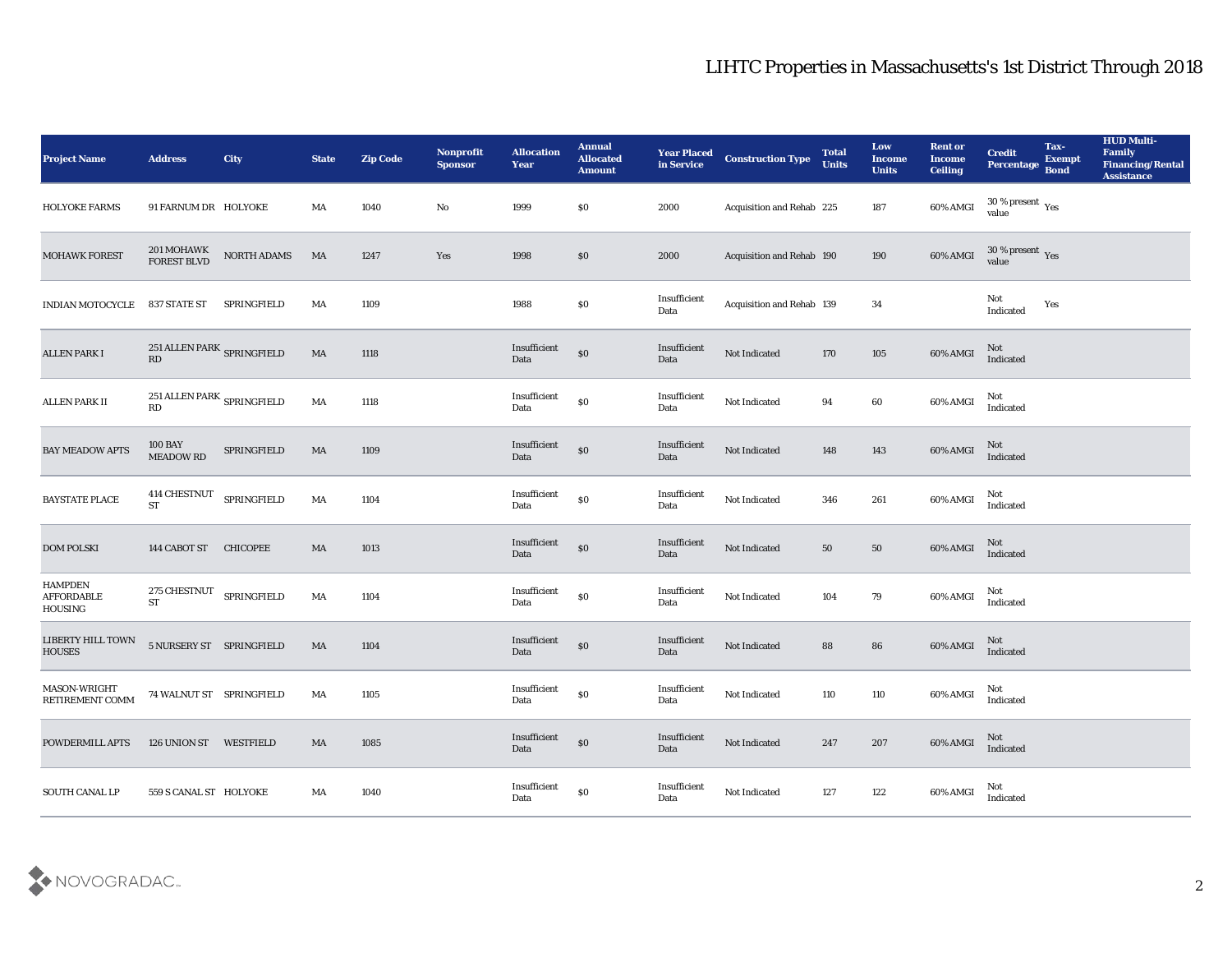| <b>Project Name</b>                                                  | <b>Address</b>                  | <b>City</b>    | <b>State</b> | <b>Zip Code</b> | Nonprofit<br><b>Sponsor</b> | <b>Allocation</b><br>Year | <b>Annual</b><br><b>Allocated</b><br><b>Amount</b> | <b>Year Placed</b><br>in Service | <b>Construction Type</b>       | <b>Total</b><br><b>Units</b> | Low<br><b>Income</b><br><b>Units</b> | <b>Rent or</b><br>Income<br><b>Ceiling</b> | <b>Credit</b><br>Percentage | Tax-<br><b>Exempt</b><br><b>Bond</b> | <b>HUD Multi-</b><br>Family<br><b>Financing/Rental</b><br><b>Assistance</b> |
|----------------------------------------------------------------------|---------------------------------|----------------|--------------|-----------------|-----------------------------|---------------------------|----------------------------------------------------|----------------------------------|--------------------------------|------------------------------|--------------------------------------|--------------------------------------------|-----------------------------|--------------------------------------|-----------------------------------------------------------------------------|
| SOUTH CITY HOUSING 344 MAIN ST                                       |                                 | <b>HOLYOKE</b> | MA           | 1040            |                             | Insufficient<br>Data      | $\$0$                                              | Insufficient<br>Data             | Not Indicated                  | 66                           | 66                                   | 60% AMGI                                   | Not<br>Indicated            |                                      |                                                                             |
| ARBORS AT CHICOPEE $\frac{929 \text{ MEMORIAL}}{\text{DR}}$ CHICOPEE |                                 |                | MA           | 1020            |                             | Insufficient<br>Data      | $\$0$                                              | Insufficient<br>Data             | Not Indicated                  | 90                           | 50                                   | 60% AMGI                                   | Not<br>Indicated            |                                      |                                                                             |
| <b>KENWYN</b>                                                        | <b>6 KENWOOD</b><br><b>PARK</b> | SPRINGFIELD    | MA           | 1108            |                             | Insufficient<br>Data      | $\$0$                                              | Insufficient<br>Data             | Not Indicated                  | 27                           | 23                                   | $60\%$ AMGI                                | Not<br>Indicated            |                                      |                                                                             |
| <b>WORTHINGTON</b><br><b>COMMONS</b>                                 | 109 FEDERAL ST SPRINGFIELD      |                | MA           | 1105            |                             | Insufficient<br>Data      | $\$0$                                              | Insufficient<br>Data             | Not Indicated                  | 149                          | 149                                  | 60% AMGI                                   | Not<br>Indicated            |                                      |                                                                             |
| <b>BERGIN CIRCLE</b>                                                 | 15 GIRARD AVE SPRINGFIELD       |                | MA           | 1109            |                             | 1987                      | \$0                                                | 1987                             | Acquisition and Rehab 201      |                              | 201                                  |                                            | Not<br>Indicated            | Yes                                  |                                                                             |
| 10 CORTLAND ST                                                       | 10 CORTLAND<br><b>ST</b>        | SPRINGFIELD    | MA           | 1109            |                             | 1987                      | \$0                                                | 1988                             | Acquisition and Rehab 21       |                              | 21                                   |                                            | Not<br>Indicated            | No                                   |                                                                             |
| <b>BELLE STREET</b>                                                  | 77 BELLE ST                     | SPRINGFIELD    | MA           | 1104            |                             | 1988                      | \$0                                                | 1988                             | Acquisition and Rehab 47       |                              | 47                                   |                                            | Not<br>Indicated            | Yes                                  |                                                                             |
| <b>KELLEY APTS</b>                                                   | 218 MAIN ST                     | <b>MONSON</b>  | MA           | 1057            |                             | 1987                      | \$0                                                | 1988                             | <b>Acquisition and Rehab 8</b> |                              | 8                                    |                                            | Not<br>Indicated            | No                                   |                                                                             |
| RIVERPLACE APTS I                                                    | 82 PARK ST                      | <b>HOLYOKE</b> | MA           | 1040            |                             | 1988                      | \$0                                                | 1988                             | Acquisition and Rehab 100      |                              | 100                                  |                                            | Not<br>Indicated            | No                                   |                                                                             |
| <b>RIVERPLACE APTS II</b>                                            | 95 BEECH ST                     | <b>HOLYOKE</b> | MA           | 1040            |                             | 1988                      | \$0                                                | 1988                             | Acquisition and Rehab 15       |                              | 15                                   |                                            | Not<br>Indicated            | No                                   |                                                                             |
| <b>SOUTH HOLYOKE</b><br><b>HOUSING</b>                               | <b>18 HAMILTON</b><br><b>ST</b> | <b>HOLYOKE</b> | MA           | 1040            |                             | 1988                      | \$0                                                | 1988                             | Not Indicated                  | 48                           | 38                                   | 60% AMGI                                   | <b>Not</b><br>Indicated     | No                                   |                                                                             |
| PATTON STREET                                                        | 70 PATTON ST SPRINGFIELD        |                | MA           | 1104            |                             | 1988                      | $\$0$                                              | 1989                             | Not Indicated                  | 24                           | 24                                   |                                            | Not<br>Indicated            | $\mathbf {No}$                       |                                                                             |
| <b>FRIEND STREET</b>                                                 | 85 FRIEND ST ADAMS              |                | MA           | 1220            |                             | 1990                      | $\$0$                                              | 1991                             | <b>New Construction</b>        | 8                            | $6\phantom{.0}$                      | 50% AMGI                                   | Not<br>Indicated            | No                                   |                                                                             |

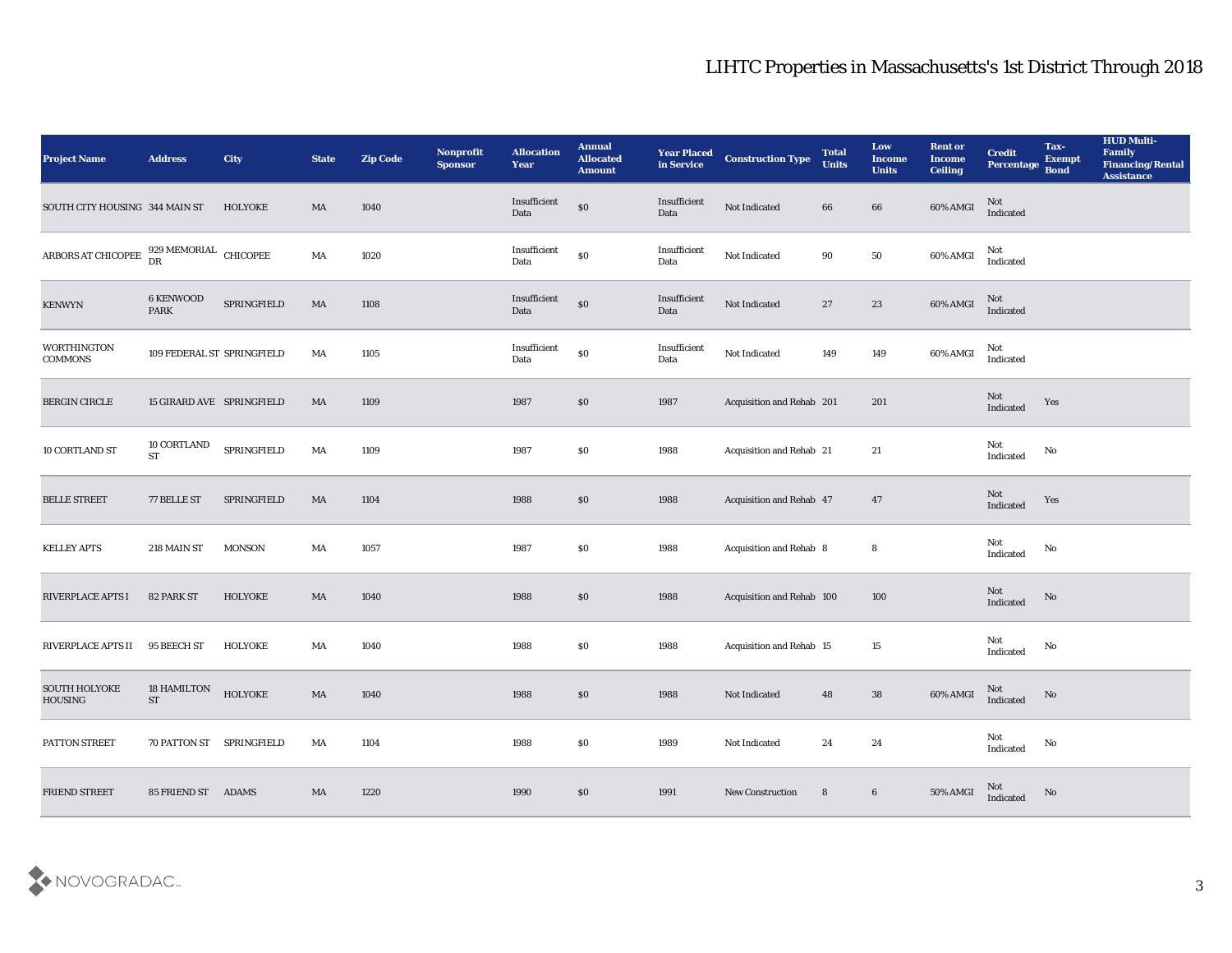| Project Name                                   | <b>Address</b>                                         | <b>City</b>                    | <b>State</b>           | <b>Zip Code</b> | Nonprofit<br><b>Sponsor</b> | <b>Allocation</b><br><b>Year</b> | <b>Annual</b><br><b>Allocated</b><br><b>Amount</b> | <b>Year Placed</b><br>in Service | <b>Construction Type</b>  | <b>Total</b><br><b>Units</b> | Low<br><b>Income</b><br><b>Units</b> | <b>Rent or</b><br><b>Income</b><br><b>Ceiling</b> | <b>Credit</b><br>Percentage        | Tax-<br><b>Exempt</b><br><b>Bond</b> | <b>HUD Multi-</b><br>Family<br><b>Financing/Rental</b><br><b>Assistance</b> |
|------------------------------------------------|--------------------------------------------------------|--------------------------------|------------------------|-----------------|-----------------------------|----------------------------------|----------------------------------------------------|----------------------------------|---------------------------|------------------------------|--------------------------------------|---------------------------------------------------|------------------------------------|--------------------------------------|-----------------------------------------------------------------------------|
| NASH HILL PLACE                                |                                                        | 7 NASH HILL PL WILLIAMSBURG MA |                        | 1096            |                             | 1990                             | $\$0$                                              | 1991                             | New Construction          | 28                           | 21                                   | 60% AMGI                                          | Not<br>Indicated                   | No                                   |                                                                             |
| <b>SPRING MEADOW</b>                           | $\mathbf{R}\mathbf{D}$                                 | 1231 N HOOSAC WILLIAMSTOWN MA  |                        | 1267            |                             | 1990                             | \$0                                                | 1991                             | <b>New Construction</b>   | 22                           | 15                                   | 50% AMGI                                          | Not<br>Indicated                   | No                                   |                                                                             |
| TUNNEL BROOK<br><b>TOWNHOUSES</b>              | 522 W SHAFT<br>RD                                      | NORTH ADAMS                    | MA                     | 1247            |                             | 1990                             | \$0                                                | 1991                             | New Construction          | 35                           | 35                                   | 60% AMGI                                          | Not<br>Indicated                   | $\mathbf{N}\mathbf{o}$               |                                                                             |
| PHOENIX APTS<br>(SOUTH CITY)                   | 562 S SUMMER<br><b>ST</b>                              | HOLYOKE                        | MA                     | 1040            |                             | 1990                             | \$0                                                | 1992                             | Acquisition and Rehab 66  |                              | 66                                   |                                                   | Not<br>Indicated                   | Yes                                  |                                                                             |
| KENDALL HOTEL                                  | $\sqrt{2}$ SPRINGFIELD CHICOPEE<br>$\operatorname{ST}$ |                                | MA                     | 1013            |                             | 1991                             | \$0                                                | 1993                             | Acquisition and Rehab 44  |                              | 44                                   |                                                   | Not<br>$\operatorname{Indicated}$  | No                                   |                                                                             |
| <b>KIRKWOOD PLACE</b>                          | 4216 MAIN ST                                           | <b>PALMER</b>                  | MA                     | 1069            |                             | 1993                             | $\$0$                                              | 1993                             | New Construction          | 26                           | 24                                   | 60% AMGI                                          | Not<br>Indicated                   | No                                   |                                                                             |
| <b>AUTUMN RIDGE</b>                            | 452 MAIN ST                                            | <b>STURBRIDGE</b>              | MA                     | 1518            |                             | 1992                             | \$0                                                | 1994                             | New Construction          | 30                           | 28                                   | 60% AMGI                                          | Not<br>Indicated                   | $\rm\thinspace No$                   |                                                                             |
| <b>BETTER HOMES</b><br><b>TAPLEY LLC</b>       | <b>221 BAY ST</b>                                      | SPRINGFIELD                    | MA                     | 1109            |                             | 1992                             | $\$0$                                              | 1994                             | Not Indicated             | 30                           | 30                                   | 60% AMGI                                          | Not<br>Indicated                   | No                                   |                                                                             |
| <b>BELMONT-KENWYN</b><br>PARK APTS             | 413 BELMONT<br>AVE                                     | SPRINGFIELD                    | MA                     | 1108            | Yes                         | 1993                             | \$0                                                | 1995                             | Acquisition and Rehab 27  |                              | 23                                   |                                                   | 70 % present No<br>value           |                                      |                                                                             |
| HOLYOKE NUEVA VIDA 554 S SUMMER<br><b>APTS</b> | $\operatorname{ST}$                                    | HOLYOKE                        | $\mathbf{M}\mathbf{A}$ | 1040            | Yes                         | 1993                             | \$0                                                | 1995                             | Acquisition and Rehab 24  |                              | 24                                   | 60% AMGI                                          | $70$ % present $\,$ No $\,$ value  |                                      |                                                                             |
| <b>MORGAN SQUARE</b>                           | 1607 MAIN ST                                           | SPRINGFIELD                    | MA                     | 1103            | No                          | 1994                             | $\$0$                                              | 1995                             | Acquisition and Rehab 266 |                              | 240                                  |                                                   | Not<br>Indicated                   |                                      |                                                                             |
| MEMORIAL PARISH<br><b>HOUSE</b>                | 2309 MAIN ST SPRINGFIELD                               |                                | MA                     | 1107            | Yes                         | 1994                             | $\$0$                                              | 1996                             | Acquisition and Rehab 23  |                              | 23                                   | 60% AMGI                                          | $70$ % present $\,$ No $\,$ value  |                                      |                                                                             |
| BRAYTON HILL APTS                              | 159 BARBOUR<br><b>ST</b>                               | NORTH ADAMS                    | MA                     | 1247            | $\mathbf {No}$              | 1995                             | $\$0$                                              | 1997                             | Acquisition and Rehab 100 |                              | $90\,$                               | 60% AMGI                                          | 30 % present $\,$ No $\,$<br>value |                                      |                                                                             |

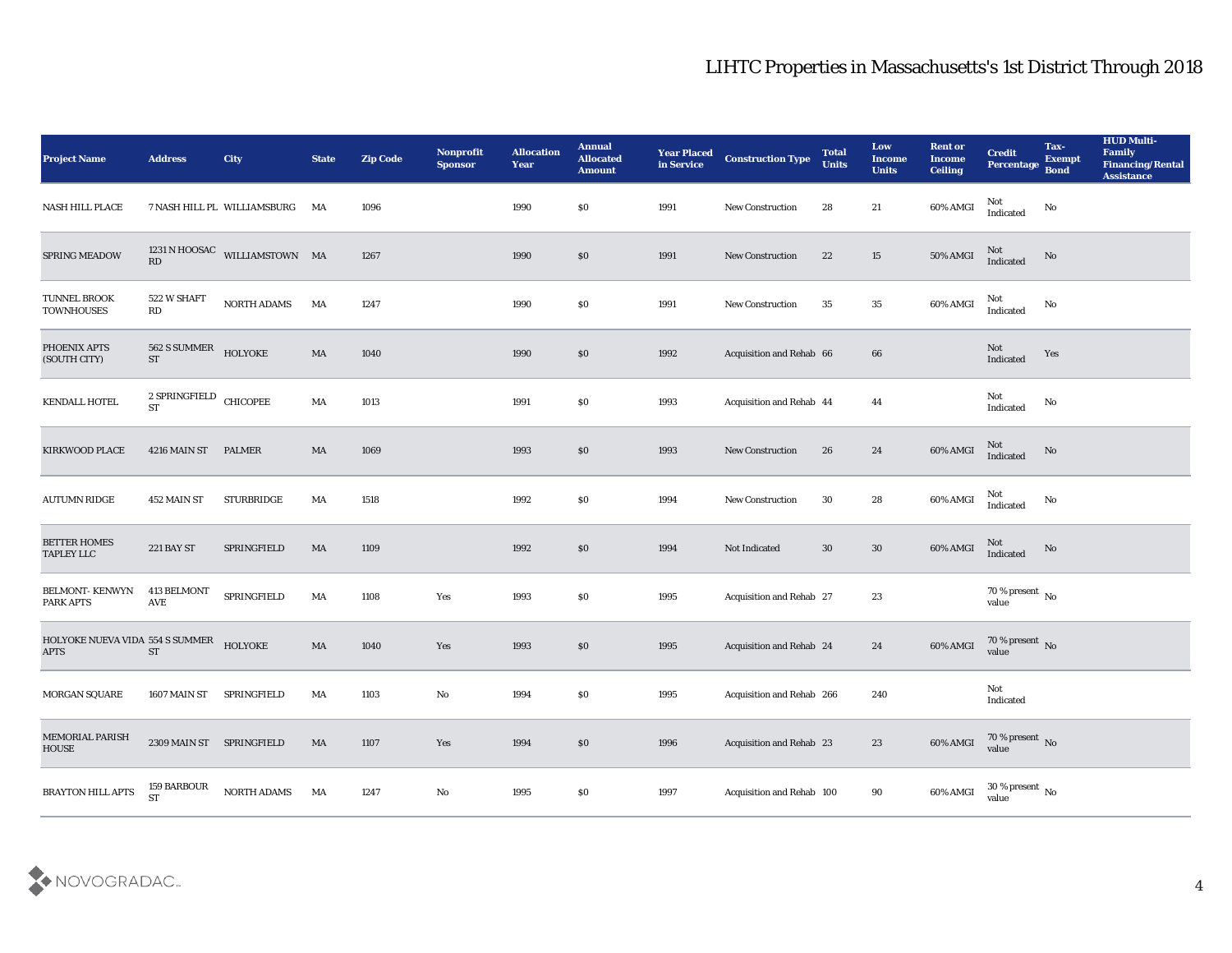| <b>Project Name</b>                    | <b>Address</b>                  | City            | <b>State</b> | <b>Zip Code</b> | Nonprofit<br><b>Sponsor</b> | <b>Allocation</b><br><b>Year</b> | <b>Annual</b><br><b>Allocated</b><br><b>Amount</b> | <b>Year Placed</b><br>in Service | <b>Construction Type</b>                                                          | <b>Total</b><br><b>Units</b> | Low<br><b>Income</b><br><b>Units</b> | <b>Rent or</b><br><b>Income</b><br><b>Ceiling</b> | <b>Credit</b><br><b>Percentage</b>                                                  | Tax-<br><b>Exempt</b><br><b>Bond</b> | <b>HUD Multi-</b><br>Family<br><b>Financing/Rental</b><br><b>Assistance</b> |
|----------------------------------------|---------------------------------|-----------------|--------------|-----------------|-----------------------------|----------------------------------|----------------------------------------------------|----------------------------------|-----------------------------------------------------------------------------------|------------------------------|--------------------------------------|---------------------------------------------------|-------------------------------------------------------------------------------------|--------------------------------------|-----------------------------------------------------------------------------|
| CABOTVILLE COMMON 63 W ST              |                                 | <b>CHICOPEE</b> | MA           | 1013            |                             | Insufficient<br>Data             | \$0                                                | 1997                             | Acquisition and Rehab 33                                                          |                              | 33                                   | 60% AMGI                                          | <b>Both 30%</b><br>and 70%<br>present value                                         |                                      |                                                                             |
| CHESTNUT PARK APTS 70 HARRISON         |                                 | SPRINGFIELD     | MA           | 1103            | No                          | 1996                             | $\$0$                                              | 1997                             | Acquisition and Rehab 489                                                         |                              | 412                                  | 60% AMGI                                          | <b>Both 30%</b><br>and 70%<br>present value                                         | Yes                                  |                                                                             |
| QUADRANGLE COURT 114 BYERS ST          |                                 | SPRINGFIELD     | MA           | 1105            | Yes                         | 1996                             | \$0                                                | 1998                             | Not Indicated                                                                     | 33                           | 33                                   | 60% AMGI                                          | <b>Both 30%</b><br>and 70%<br>present value                                         |                                      |                                                                             |
| SPRING HILL APTS                       | 725 UNION ST                    | SPRINGFIELD     | MA           | 1109            | No                          | 1997                             | \$0                                                | 1998                             | <b>Acquisition and Rehab 71</b>                                                   |                              | 71                                   | 60% AMGI                                          | Not<br>Indicated                                                                    |                                      |                                                                             |
| FEDERAL APTS                           | 7 ARMORY ST                     | SPRINGFIELD     | MA           | 1105            | No                          | 1996                             | \$0                                                | 1998                             | Acquisition and Rehab 25                                                          |                              | 25                                   |                                                   | $70\,\%$ present $\,$ Yes value                                                     |                                      |                                                                             |
| VOCES DE ESPERANZA                     | <b>46 FRANKLIN</b><br><b>ST</b> | HOLYOKE         | MA           | 1040            | Yes                         | 1996                             | \$0                                                | 1998                             | Both New Construction 36<br>and $\ensuremath{\mathrm{A}}/\ensuremath{\mathrm{R}}$ |                              | 36                                   | 60% AMGI                                          | $70\,\%$ present $\,$ No value                                                      |                                      |                                                                             |
| HAMPSHIRE PINE<br><b>APTS PHASE II</b> | 100<br>HAMPSHIRE ST HOLYOKE     |                 | MA           | 1040            | No                          | 1997                             | $\$0$                                              | 1999                             | Acquisition and Rehab 50                                                          |                              | 50                                   | 60% AMGI                                          | <b>Both 30%</b><br>and 70%<br>present value                                         | No                                   |                                                                             |
| HOLYOKE HILL                           | 3601/2<br><b>TOKENEKE RD</b>    | HOLYOKE         | MA           | 1040            | No                          | 1998                             | $\$0$                                              | 1999                             | Acquisition and Rehab 165                                                         |                              | 165                                  | 60% AMGI                                          | <b>Both 30%</b><br>and 70%<br>present value                                         | No                                   |                                                                             |
| ST JAMES MANOR                         | 744 ST JAMES<br>AVE             | SPRINGFIELD     | MA           | 1104            | No                          | 1998                             | $\boldsymbol{\mathsf{S}}\boldsymbol{\mathsf{O}}$   | 1999                             | Acquisition and Rehab 48                                                          |                              | 48                                   | 60% AMGI                                          | <b>Both 30%</b><br>and 70%<br>present value                                         | No                                   |                                                                             |
| <b>CAMERON HOUSE</b>                   | 109<br>HOUSATONIC<br>ST         | <b>LENOX</b>    | MA           | 1240            | No                          | 1999                             | \$0                                                | 2000                             | Acquisition and Rehab 44                                                          |                              | 44                                   | 60% AMGI                                          | $\begin{array}{c} 70\text{ %} \text{present} \\ \text{value} \end{array} \text{No}$ |                                      |                                                                             |
| <b>EBROOK LP</b>                       | 259 FERNBANK SPRINGFIELD<br>RD  |                 | MA           | 1129            | No                          | 1999                             | \$0                                                | 2000                             | Acquisition and Rehab 160                                                         |                              | 143                                  | 60% AMGI                                          | 70 % present No<br>value                                                            |                                      |                                                                             |
| MAPLE COMMONS<br>(SPRINGFIELD)         | 60 SCHOOL ST SPRINGFIELD        |                 | MA           | 1105            | $\rm\thinspace No$          | 1999                             | $\$0$                                              | 2000                             | Acquisition and Rehab 173                                                         |                              | 173                                  | 60% AMGI                                          | $70\,\%$ present $\,$ No value                                                      |                                      |                                                                             |
| <b>MAPLE PROPERTIES</b>                | 55 MAPLE ST                     | SPRINGFIELD     | MA           | $1105\,$        | $\rm\thinspace No$          | 1999                             | $\$0$                                              | 2000                             | <b>Acquisition and Rehab</b>                                                      | 32                           |                                      | 29 60% AMGI                                       | $70\,\%$ present $\,$ No value                                                      |                                      |                                                                             |

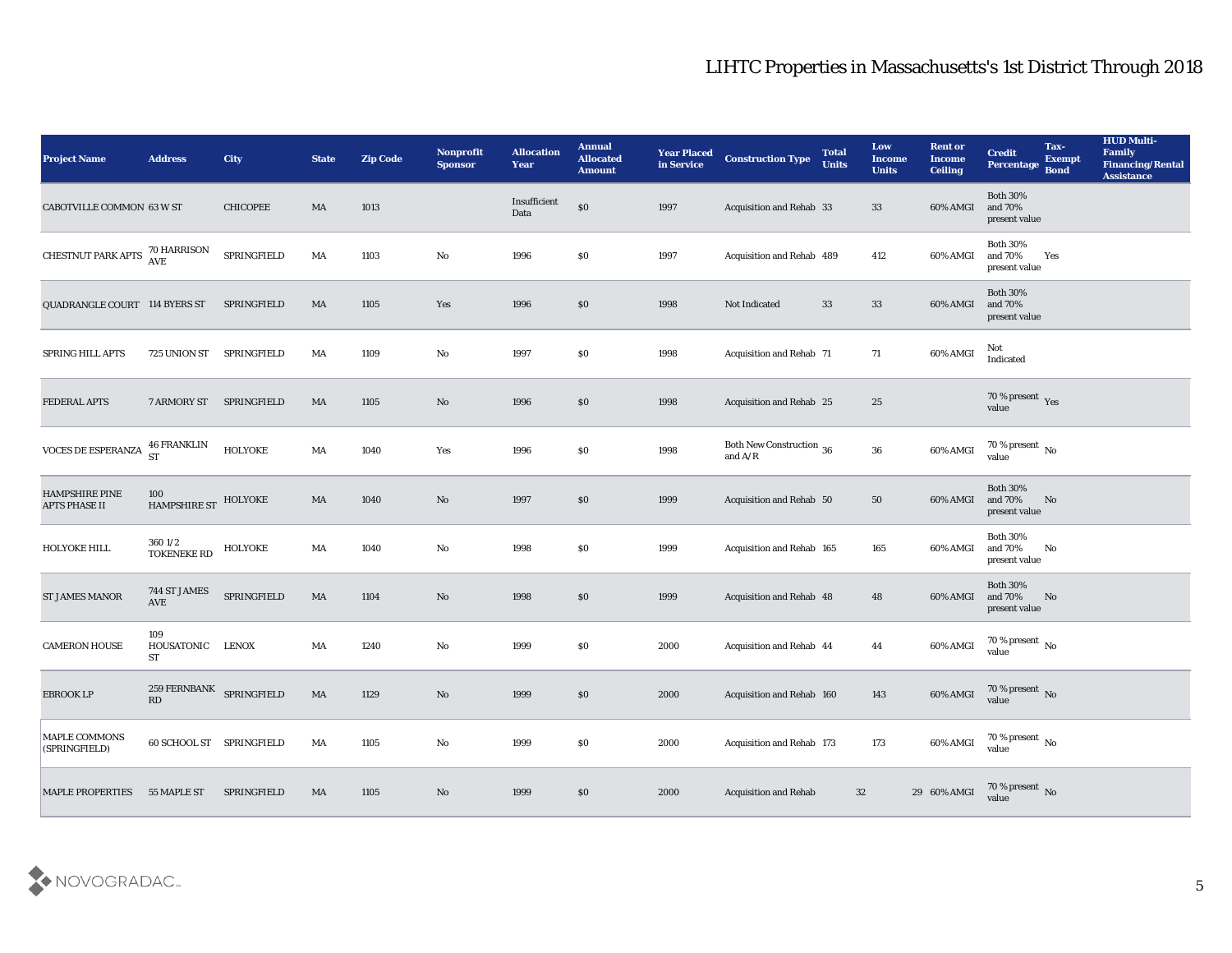| <b>Project Name</b>                         | <b>Address</b>                  | <b>City</b>               | <b>State</b>           | <b>Zip Code</b> | Nonprofit<br><b>Sponsor</b> | <b>Allocation</b><br>Year | <b>Annual</b><br><b>Allocated</b><br><b>Amount</b> | <b>Year Placed</b><br>in Service | <b>Construction Type</b>              | <b>Total</b><br><b>Units</b> | Low<br>Income<br><b>Units</b> | <b>Rent or</b><br><b>Income</b><br><b>Ceiling</b> | <b>Credit</b><br><b>Percentage</b>          | Tax-<br><b>Exempt</b><br><b>Bond</b> | <b>HUD Multi-</b><br><b>Family</b><br><b>Financing/Rental</b><br><b>Assistance</b> |
|---------------------------------------------|---------------------------------|---------------------------|------------------------|-----------------|-----------------------------|---------------------------|----------------------------------------------------|----------------------------------|---------------------------------------|------------------------------|-------------------------------|---------------------------------------------------|---------------------------------------------|--------------------------------------|------------------------------------------------------------------------------------|
| NORTHEAST APTS II                           | <b>9 N E ST</b>                 | <b>HOLYOKE</b>            | MA                     | 1040            | No                          | 1998                      | \$0                                                | 2000                             | Acquisition and Rehab 69              |                              | 69                            | 60% AMGI                                          | 70 % present No<br>value                    |                                      |                                                                                    |
| <b>RIVERVIEW HOMES LP 341 W ST</b>          |                                 | PITTSFIELD                | MA                     | 1201            | No                          | 1998                      | \$0                                                | 2000                             | Acquisition and Rehab 120             |                              | 113                           | 60% AMGI                                          | $70$ % present $\,$ No $\,$ value           |                                      |                                                                                    |
| BROOKSIDE TERRACE 11 VILLAGE DR SOUTHBRIDGE |                                 |                           | MA                     | 1550            | No                          | 2000                      | \$0                                                | 2001                             | Acquisition and Rehab 168             |                              | $\bf{0}$                      | 60% AMGI                                          | 70 % present $\,$ No $\,$<br>value          |                                      |                                                                                    |
| <b>PARKVIEW APTS</b>                        |                                 | 23 FEDERAL ST SPRINGFIELD | $\mathbf{M}\mathbf{A}$ | 1105            | No                          | 2000                      | \$0                                                | 2001                             | <b>Acquisition and Rehab 25</b>       |                              | 21                            | 60% AMGI                                          | $70\,\%$ present $\,$ No value              |                                      |                                                                                    |
| <b>EDGEWINN</b>                             | 134 UNION ST                    | WESTFIELD                 | MA                     | 1085            | No                          | 2001                      | \$0                                                | 2002                             | Acquisition and Rehab 84              |                              | 81                            | 60% AMGI                                          | <b>Both 30%</b><br>and 70%<br>present value | Yes                                  |                                                                                    |
| PITTSFIELD YMCA                             | 292 N ST                        | PITTSFIELD                | MA                     | 1201            | Yes                         | 2000                      | \$0                                                | 2002                             | Acquisition and Rehab 44              |                              | $\mathbf{0}$                  | 60% AMGI                                          | $70\,\%$ present $\,$ Yes value             |                                      |                                                                                    |
| PUERTA DE LA<br><b>ESPERANZA</b>            | <b>18 HAMILTON</b><br><b>ST</b> | <b>HOLYOKE</b>            | MA                     | 1040            | Yes                         | 2000                      | \$0                                                | 2002                             | Both New Construction 33<br>and $A/R$ |                              | $33\,$                        | 60% AMGI                                          | $70\,\% \,present \over value$              |                                      |                                                                                    |
| <b>BELLE FRANKLIN I</b>                     | 77 BELLE ST                     | SPRINGFIELD               | $\mathbf{M}\mathbf{A}$ | 1104            | No                          | 2002                      | \$0                                                | 2003                             | Acquisition and Rehab 68              |                              | 65                            | 60% AMGI                                          | Both $30\%$<br>and 70%<br>present value     | No                                   |                                                                                    |
| CHURCHILL HOMES II 334 ELM ST               |                                 | <b>HOLYOKE</b>            | MA                     | 1040            | Yes                         | 1999                      | \$0                                                | 2003                             | Both New Construction 50<br>and $A/R$ |                              | 50                            | 60% AMGI                                          | 70 % present No<br>value                    |                                      |                                                                                    |
| <b>BELLE FRANKLIN II</b>                    | 254 FRANKLIN<br><b>ST</b>       | SPRINGFIELD               | MA                     | 1104            | $\mathbf{N}\mathbf{o}$      | 2002                      | \$0                                                | 2004                             | Acquisition and Rehab 36              |                              | 36                            | 60% AMGI                                          | $70\,\%$ present $\,$ No value              |                                      |                                                                                    |
| <b>MUSEUM PARK I</b>                        | 70 CHESTNUT<br><b>ST</b>        | SPRINGFIELD               | MA                     | 1103            | No                          | 2004                      | \$0                                                | 2004                             | Acquisition and Rehab 94              |                              | 92                            | 60% AMGI                                          | <b>Both 30%</b><br>and 70%<br>present value | No                                   |                                                                                    |
| NEW COURT TERRACE 86 BYERS ST               |                                 | SPRINGFIELD               | MA                     | 1105            | Yes                         | 2002                      | $\$0$                                              | 2004                             | Acquisition and Rehab 45              |                              | 45                            | 60% AMGI                                          | $70\,\%$ present $\,$ No value              |                                      |                                                                                    |
| <b>CAPITOL SQUARE</b>                       | 379 N ST                        | PITTSFIELD                | $\mathbf{M}\mathbf{A}$ | 1201            | Yes                         | 2003                      | \$0                                                | 2005                             | Acquisition and Rehab 70              |                              | $\bf{0}$                      | 60% AMGI                                          | Both $30\%$<br>and 70%<br>present value     | No                                   |                                                                                    |

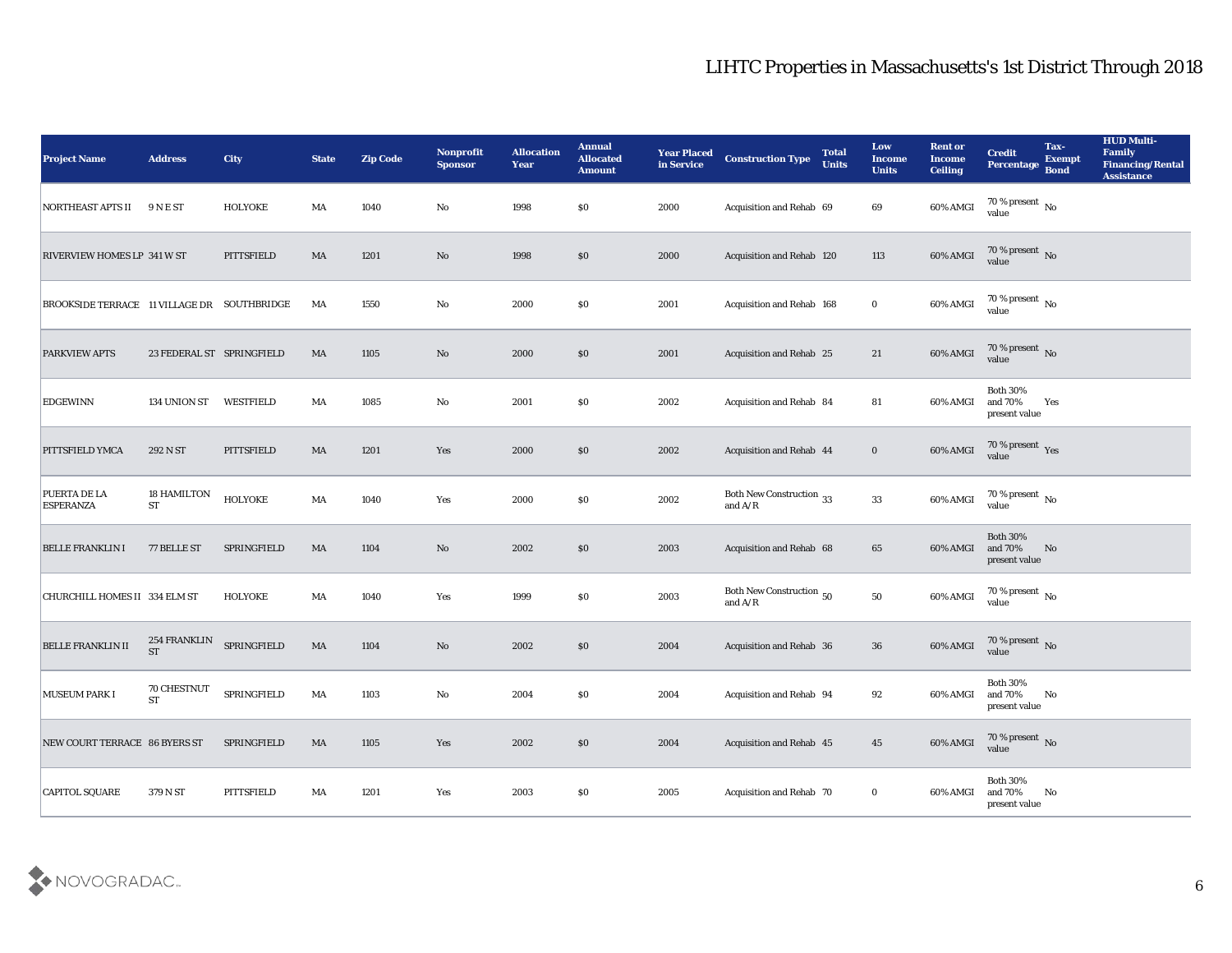| <b>Project Name</b>                                        | <b>Address</b>                | <b>City</b>             | <b>State</b>           | <b>Zip Code</b> | Nonprofit<br><b>Sponsor</b> | <b>Allocation</b><br>Year | <b>Annual</b><br><b>Allocated</b><br><b>Amount</b> | <b>Year Placed</b><br>in Service | <b>Construction Type</b>  | <b>Total</b><br><b>Units</b> | Low<br><b>Income</b><br><b>Units</b> | <b>Rent or</b><br><b>Income</b><br><b>Ceiling</b> | <b>Credit</b><br><b>Percentage</b>          | Tax-<br><b>Exempt</b><br>Bond | <b>HUD Multi-</b><br>Family<br><b>Financing/Rental</b><br><b>Assistance</b> |
|------------------------------------------------------------|-------------------------------|-------------------------|------------------------|-----------------|-----------------------------|---------------------------|----------------------------------------------------|----------------------------------|---------------------------|------------------------------|--------------------------------------|---------------------------------------------------|---------------------------------------------|-------------------------------|-----------------------------------------------------------------------------|
| <b>HIGH STREET</b><br><b>COMMONS</b>                       | 38 HIGH ST                    | SPRINGFIELD             | MA                     | 1105            | No                          | 2004                      | $\$0$                                              | 2005                             | Acquisition and Rehab 55  |                              | 55                                   | <b>50% AMGI</b>                                   | <b>Both 30%</b><br>and 70%<br>present value | Yes                           |                                                                             |
| <b>PYNCHON I</b>                                           | 101 LOWELL ST SPRINGFIELD     |                         | MA                     | 1107            | No                          | 2005                      | $\$0$                                              | 2005                             | Acquisition and Rehab 250 |                              | 237                                  | 60% AMGI                                          | <b>Both 30%</b><br>and 70%<br>present value | No                            |                                                                             |
| <b>PYNCHON II</b>                                          | 101 LOWELL ST SPRINGFIELD     |                         | MA                     | 1107            | No                          | 2005                      | \$0\$                                              | 2005                             | Acquisition and Rehab 363 |                              | 317                                  | 60% AMGI                                          | <b>Both 30%</b><br>and 70%<br>present value | Yes                           |                                                                             |
| <b>SARGEANT WEST</b>                                       | <b>63 JACKSON ST HOLYOKE</b>  |                         | MA                     | 1040            | No                          | 2003                      | \$0\$                                              | 2005                             | Acquisition and Rehab 154 |                              | 154                                  | 60% AMGI                                          | <b>Both 30%</b><br>and 70%<br>present value | Yes                           |                                                                             |
| <b>PINE WOODS APTS</b>                                     | 3 W<br><b>RD</b>              | STOCKBRIDGE STOCKBRIDGE | MA                     | 1262            | Yes                         | 2004                      | \$0\$                                              | 2006                             | <b>New Construction</b>   | 30                           | 25                                   | 60% AMGI                                          | $70\,\%$ present $\,$ No value              |                               |                                                                             |
| <b>TREEHOUSE AT</b><br><b>EASTHAMPTON</b><br><b>MEADOW</b> | 1 TREEHOUSE<br>CIR            | <b>EASTHAMPTON</b>      | MA                     | 1027            | Yes                         | 2005                      | \$0\$                                              | 2006                             | <b>New Construction</b>   | 60                           | 54                                   | 60% AMGI                                          | $70\,\%$ present $\,$ No value              |                               |                                                                             |
| <b>VERANO APTS</b>                                         | 560 562 S<br><b>SUMMER ST</b> | HOLYOKE                 | MA                     |                 | Yes                         | 2004                      | $\$0$                                              | 2006                             | Acquisition and Rehab 44  |                              | 44                                   | 60% AMGI                                          | $70\%$ present No<br>value                  |                               |                                                                             |
| <b>JEFFERSON PARK</b>                                      | 85 JEFFERSON<br><b>AVE</b>    | SPRINGFIELD             | MA                     | 1107            | No                          | 2006                      | $\$0$                                              | 2007                             | Acquisition and Rehab 31  |                              | 31                                   | 60% AMGI                                          | $70\,\%$ present $\,$ No value              |                               |                                                                             |
| MUSEUM PARK II                                             | 70 CHESTNUT<br><b>ST</b>      | SPRINGFIELD             | MA                     | 1103            | No                          | 2006                      | \$0\$                                              | 2007                             | Acquisition and Rehab 22  |                              | 22                                   | 60% AMGI                                          | $70\,\%$ present $\,$ No value              |                               |                                                                             |
| NORTHERN HEIGHTS 769 MAIN ST                               |                               | SPRINGFIELD             | MA                     | 1105            | No                          | 2005                      | $\$0$                                              | 2007                             | Acquisition and Rehab 149 |                              | 149                                  | 60% AMGI                                          | $70\,\%$ present $\,$ Yes value             |                               |                                                                             |
| <b>CLARK BISCUIT APTS</b>                                  | 179 ASHLAND<br><b>ST</b>      | NORTH ADAMS             | MA                     | 1247            | No                          | 2008                      | \$677,250                                          | 2009                             | Not Indicated             | 43                           | 43                                   | 60% AMGI                                          | 70 % present<br>value                       |                               |                                                                             |
| NEW AMSTERDAM LP 421 N ST                                  |                               | PITTSFIELD              | MA                     | 1201            | $\rm\thinspace No$          | 2008                      | \$1,129,969                                        | 2009                             | <b>New Construction</b>   | 67                           | 67                                   | 60% AMGI                                          | 70 % present<br>value                       |                               |                                                                             |
| PROSPECT HILL APTS MONTGOMERY WESTFIELD                    | 33<br>${\rm ST}$              |                         | $\mathbf{M}\mathbf{A}$ | 1085            | $\mathbf {No}$              | 2006                      | \$288,302                                          | 2009                             | Not Indicated             | 17                           | 17                                   | 60% AMGI                                          | 70 % present<br>value                       |                               |                                                                             |

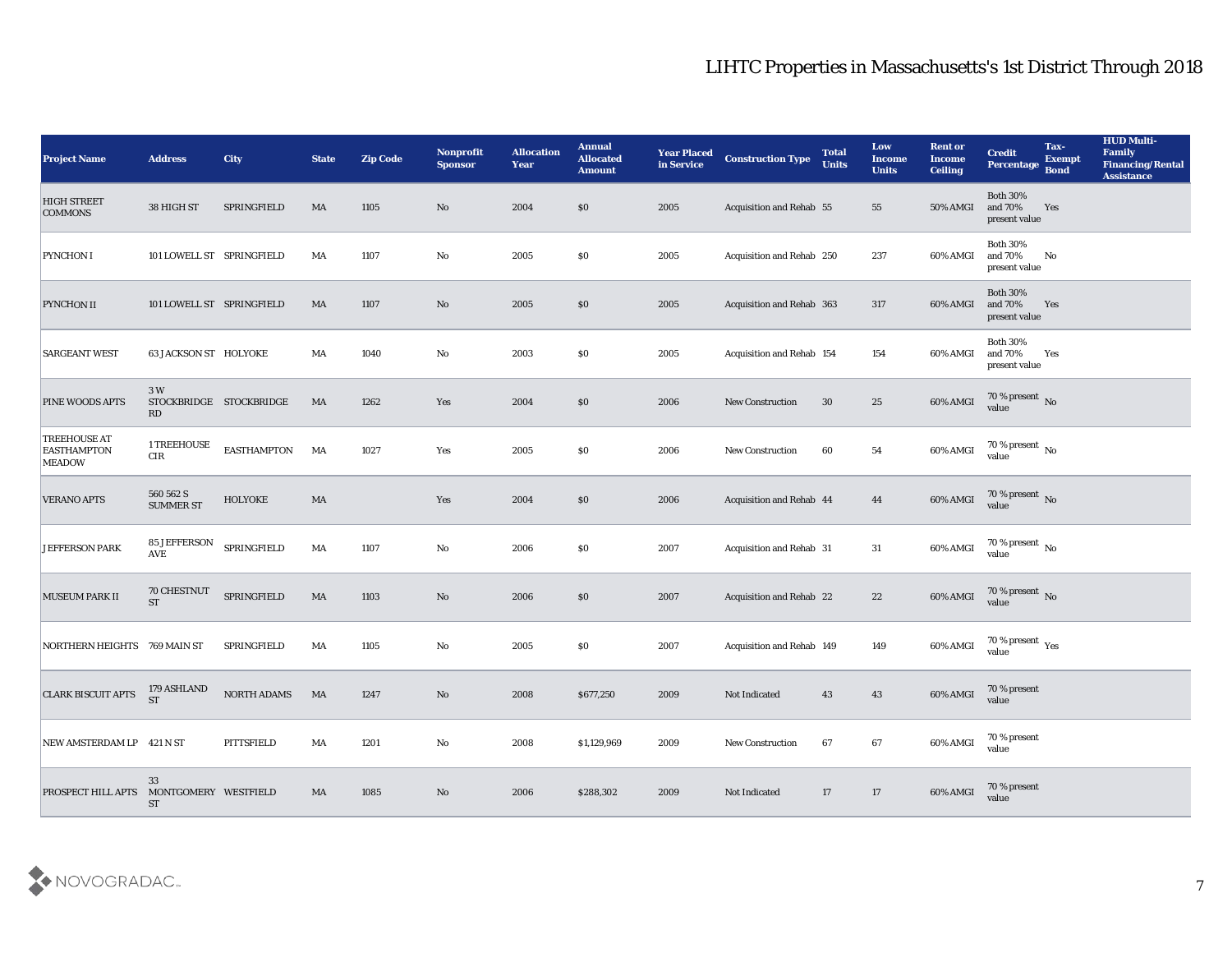| <b>Project Name</b>                                         | <b>Address</b>                              | <b>City</b> | <b>State</b>           | <b>Zip Code</b> | <b>Nonprofit</b><br><b>Sponsor</b> | <b>Allocation</b><br><b>Year</b> | <b>Annual</b><br><b>Allocated</b><br><b>Amount</b> | <b>Year Placed</b><br>in Service | <b>Construction Type</b>  | <b>Total</b><br><b>Units</b> | Low<br>Income<br><b>Units</b> | <b>Rent or</b><br><b>Income</b><br><b>Ceiling</b> | <b>Credit</b><br>Percentage        | Tax-<br><b>Exempt</b><br><b>Bond</b> | <b>HUD Multi-</b><br>Family<br><b>Financing/Rental</b><br><b>Assistance</b> |
|-------------------------------------------------------------|---------------------------------------------|-------------|------------------------|-----------------|------------------------------------|----------------------------------|----------------------------------------------------|----------------------------------|---------------------------|------------------------------|-------------------------------|---------------------------------------------------|------------------------------------|--------------------------------------|-----------------------------------------------------------------------------|
| <b>SANFORD APTS</b>                                         | 330 ELM ST                                  | WESTFIELD   | MA                     | 1085            | No                                 | 2007                             | \$330,750                                          | 2009                             | Not Indicated             | 21                           | 21                            | 60% AMGI                                          | 70 % present<br>value              |                                      |                                                                             |
| <b>CITY VIEW COMMONS</b>                                    | 4 FEDERAL CT SPRINGFIELD                    |             | MA                     | 1105            | No                                 | 2010                             | \$1,129,000                                        | 2010                             | Acquisition and Rehab 150 |                              | 150                           | 50% AMGI                                          | 70 % present<br>value              |                                      |                                                                             |
| <b>ELM STREET</b><br><b>REVITALIZATION</b><br>(WESTFIELD)   | 105 ELM ST                                  | WESTFIELD   | MA                     | 1085            | Yes                                | 2007                             | $\$0$                                              | 2010                             | Acquisition and Rehab 19  |                              | 19                            | 60% AMGI                                          | Not<br>Indicated                   |                                      |                                                                             |
| <b>LONGHILL GARDENS</b><br><b>APTS</b>                      | 61 LONGHILL ST SPRINGFIELD                  |             | MA                     | 1108            | No                                 | 2010                             | \$1,100,000                                        | 2010                             | Acquisition and Rehab 109 |                              | 88                            | 60% AMGI                                          | 70 % present<br>value              |                                      |                                                                             |
| WOODLAND WALK                                               | 239<br>SOUTHBRIDGE CHARLTON<br>RD           |             | MA                     | 1507            | Yes                                | 2009                             | \$714,286                                          | 2010                             | Acquisition and Rehab 39  |                              | 39                            | 60% AMGI                                          | 70 % present<br>value              |                                      |                                                                             |
| WORTHINGTON<br><b>HOUSE CAMPUS</b>                          | 755<br>WORTHINGTON SPRINGFIELD<br><b>ST</b> |             | MA                     | 1105            | Yes                                | 2010                             | \$15,000                                           | 2010                             | New Construction          | 92                           | 92                            | 60% AMGI                                          | $70\,\%$ present $\,$ No value     |                                      |                                                                             |
| YWCA TRANSITIONAL<br><b>HOUSING</b>                         | 1 CLOUGH ST                                 | SPRINGFIELD | MA                     | 1118            | No                                 | 2007                             | \$504,000                                          | 2010                             | <b>New Construction</b>   | 28                           | 28                            | 60% AMGI                                          | 70 % present<br>value              |                                      |                                                                             |
| <b>BORINQUEN APTS</b>                                       | 2772 MAIN ST                                | SPRINGFIELD | MA                     | 1107            | No                                 | 2009                             | \$0                                                | 2011                             | Acquisition and Rehab 41  |                              | 41                            | 60% AMGI                                          | Not<br>Indicated                   | No                                   |                                                                             |
| <b>CITY VIEW COMMONS</b><br>П                               | 5 FEDERAL CT SPRINGFIELD                    |             | MA                     | 1105            | No                                 | 2010                             | \$1,000,000                                        | 2011                             | Acquisition and Rehab 120 |                              | 120                           | 60% AMGI                                          | 70 % present No<br>value           |                                      |                                                                             |
| <b>SYMPHONY APTS</b>                                        | 26 SUMMIT ST SPRINGFIELD                    |             | MA                     | 1105            | No                                 | 2010                             | \$329,000                                          | 2011                             | Acquisition and Rehab 24  |                              | 24                            | 60% AMGI                                          | $70\,\%$ present $\,$ No value     |                                      |                                                                             |
| <b>CUMBERLAND HOMES 1698 DWIGHT</b><br><b>APTS PHASE II</b> | <b>ST</b>                                   | SPRINGFIELD | MA                     | 1107            | No                                 | 2010                             | \$390,000                                          | 2011                             | Acquisition and Rehab 36  |                              | 36                            | 60% AMGI                                          | 70 % present $\,$ No $\,$<br>value |                                      |                                                                             |
| CUMBERLAND HOMES CUMBERLAND SPRINGFIELD                     | 16<br>$\operatorname{ST}$                   |             | $\mathbf{M}\mathbf{A}$ | 1107            | $\rm\thinspace No$                 | 2010                             | \$391,961                                          | 2012                             | Acquisition and Rehab 76  |                              | 68                            | 60% AMGI                                          | $70$ % present $\,$ No $\,$ value  |                                      | Yes                                                                         |
| RICE SILK MILL                                              | 55 SPRING ST                                | PITTSFIELD  | MA                     | 1201            | $\mathbf {No}$                     | 2010                             | \$1,000,000                                        | 2012                             | New Construction          | 45                           | 43                            | 60% AMGI                                          | 70 % present $\,$ No $\,$<br>value |                                      | $\rm\thinspace No$                                                          |

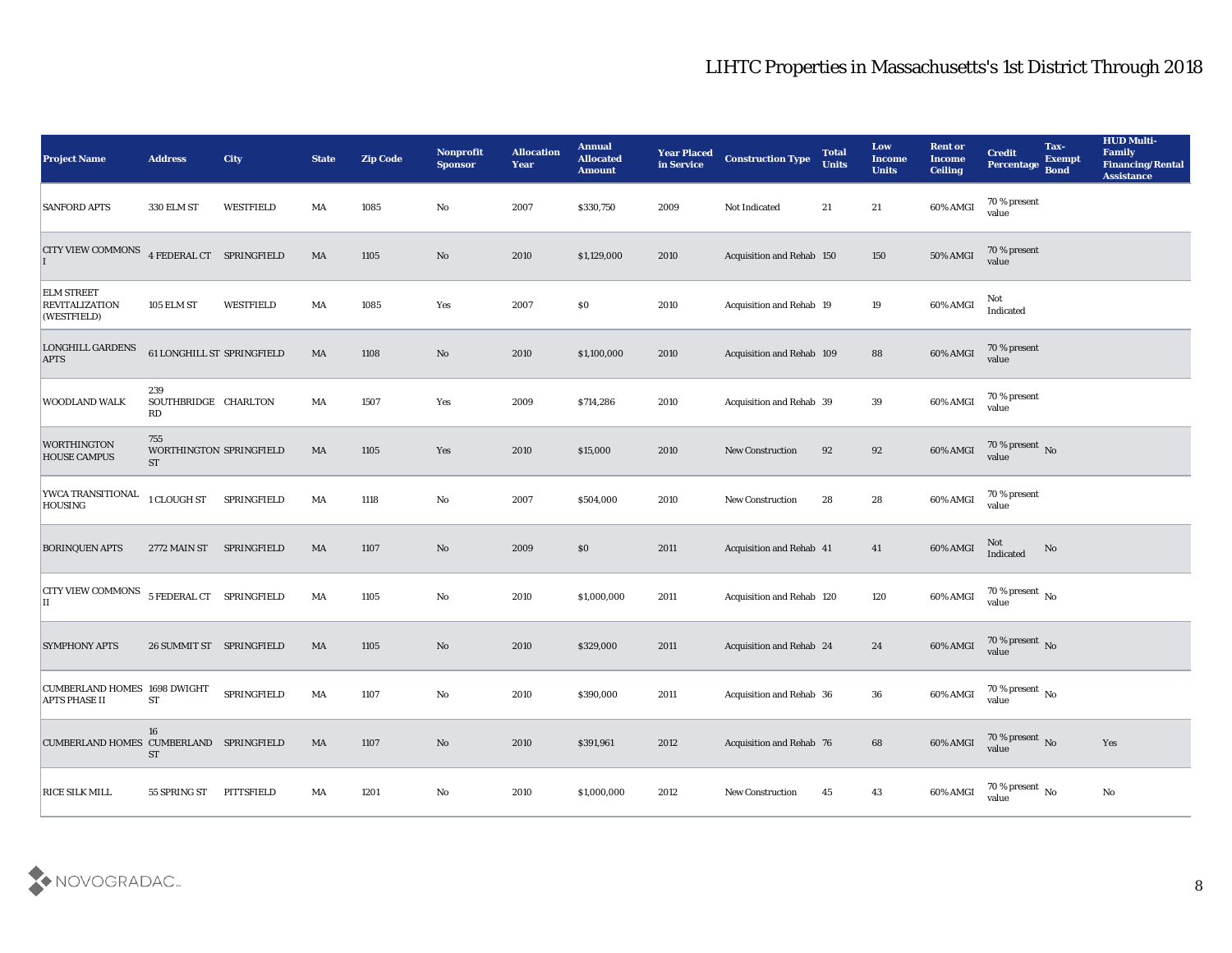| <b>Project Name</b>                        | <b>Address</b>                                                                                  | <b>City</b>        | <b>State</b> | <b>Zip Code</b> | <b>Nonprofit</b><br><b>Sponsor</b> | <b>Allocation</b><br><b>Year</b> | <b>Annual</b><br><b>Allocated</b><br><b>Amount</b> | <b>Year Placed</b><br>in Service | <b>Construction Type</b>        | <b>Total</b><br><b>Units</b> | Low<br><b>Income</b><br><b>Units</b> | <b>Rent or</b><br><b>Income</b><br><b>Ceiling</b> | <b>Credit</b><br><b>Percentage</b>          | Tax-<br><b>Exempt</b><br><b>Bond</b> | <b>HUD Multi-</b><br>Family<br><b>Financing/Rental</b><br><b>Assistance</b> |
|--------------------------------------------|-------------------------------------------------------------------------------------------------|--------------------|--------------|-----------------|------------------------------------|----------------------------------|----------------------------------------------------|----------------------------------|---------------------------------|------------------------------|--------------------------------------|---------------------------------------------------|---------------------------------------------|--------------------------------------|-----------------------------------------------------------------------------|
| <b>CONCORD HEIGHTS</b>                     | 4 FEDERAL CT SPRINGFIELD                                                                        |                    | MA           | 1105            | No                                 | 2011                             | $\$0$                                              | 2013                             | Acquisition and Rehab 104       |                              | $\bf{0}$                             | 60% AMGI                                          | 70 % present<br>value                       |                                      |                                                                             |
| <b>OUTING PARK APTS I</b>                  | 37 SARATOGA<br><b>ST</b>                                                                        | SPRINGFIELD        | MA           | 1105            | $\mathbf{N}\mathbf{o}$             | 2012                             | \$0                                                | 2013                             | Acquisition and Rehab 94        |                              | $\bf{0}$                             | 60% AMGI                                          | 70 % present<br>value                       |                                      |                                                                             |
| <b>AMES PRIVILEDGE</b><br>UNIT 2           | 1 SPRINGFIELD<br><b>ST</b>                                                                      | <b>CHICOPEE</b>    | MA           | 1013            | $\mathbf{N}\mathbf{o}$             | 2010                             | \$362,488                                          | 2014                             | Acquisition and Rehab 40        |                              | 20                                   | 60% AMGI                                          | <b>Both 30%</b><br>and 70%<br>present value | No                                   | $\mathbf{N}\mathbf{o}$                                                      |
| <b>CHESTNUT PARK</b>                       | $03, 93, 41 - 00$<br><b>CHESTNUT</b><br><b>STREET AND</b><br>218 HAMPDEN<br><b>CT LIOI VOKE</b> | HOLYOKE            | MA           | 1040            |                                    | Insufficient<br>Data             | \$1,116,339                                        | 2015                             | <b>Acquisition and Rehab 54</b> |                              | 54                                   | 60% AMGI                                          | 70 % present<br>value                       |                                      | Yes                                                                         |
| COTTAGE SQUARE                             | 15 COTTAGE<br><b>STREET</b>                                                                     | <b>EASTHAMPTON</b> | MA           | 1027            |                                    | Insufficient<br>Data             | \$1,060,404                                        | 2015                             | Acquisition and Rehab 50        |                              | 50                                   | 60% AMGI                                          | 70 % present<br>value                       |                                      | Yes                                                                         |
| DALTON APARTMENTS 40 APRIL LANE PITTSFIELD |                                                                                                 |                    | MA           | 1201            |                                    | 2015                             | \$346,470                                          | 2015                             | Acquisition and Rehab 100       |                              | 100                                  | 60% AMGI                                          | 30 % present $\gamma_{\rm e s}$<br>value    |                                      | Yes                                                                         |
| KENWYN +<br><b>QUADRANGLE COURT</b>        | 413-413<br><b>BELMONT AVE</b><br>01108/6<br><b>KENWOOD</b><br><b>DADY 01108 422</b>             | SPRINGFIELD        | MA           | 1108            | Yes                                | 2015                             | \$308,860                                          | 2015                             | Acquisition and Rehab 60        |                              | 60                                   | 60% AMGI                                          | $30\,\%$ present $\,$ Yes value             |                                      | Yes                                                                         |
| PARSONS VILLAGE                            | <b>STREET</b><br>(FORMERLY<br><b>CALLED 69</b><br><b>DADCOMCI</b>                               | <b>EASTHAMPTON</b> | MA           | 1027            | Yes                                | Insufficient<br>Data             | \$674,670                                          | 2015                             | New Construction                | 38                           | 38                                   | 60% AMGI                                          | 70 % present<br>value                       |                                      | Yes                                                                         |
| <b>CHESTNUT PARK</b><br><b>APARTMENTS</b>  | <b>70 CHESTNUT</b><br><b>STREET</b>                                                             | <b>HOLYOKE</b>     | $\rm MA$     | 1040            | No                                 | 2015                             | \$1,116,339                                        | 2015                             | Acquisition and Rehab 69        |                              | 69                                   | 60% AMGI                                          | $70\,\%$ present $\,$ No value              |                                      |                                                                             |
| <b>COTTAGE SQUARE</b>                      | 15 COTTAGE<br><b>STREET</b>                                                                     | <b>EASTHAMPTON</b> | MA           | 1027            | $\mathbf{N}\mathbf{o}$             | 2015                             | \$1,038,075                                        | 2015                             | Acquisition and Rehab 63        |                              | 63                                   | 60% AMGI                                          | <b>Both 30%</b><br>and 70%<br>present value | No                                   | $\mathbf{N}\mathbf{o}$                                                      |
| <b>PARSONS VILLAGE</b>                     | 71 PARSONS<br>STREET,<br><b>BUILDING1</b>                                                       | <b>EATHAMPTON</b>  | MA           | 1027            | Yes                                | 2016                             | \$240,776                                          | 2015                             | <b>New Construction</b>         | 27                           | 27                                   | 60% AMGI                                          | $70\,\%$ present $\,$ No value              |                                      | $\mathbf{N}\mathbf{o}$                                                      |
|                                            |                                                                                                 |                    |              |                 |                                    |                                  |                                                    |                                  |                                 |                              |                                      |                                                   |                                             |                                      |                                                                             |

115 Projects Reported 8.545 7,930